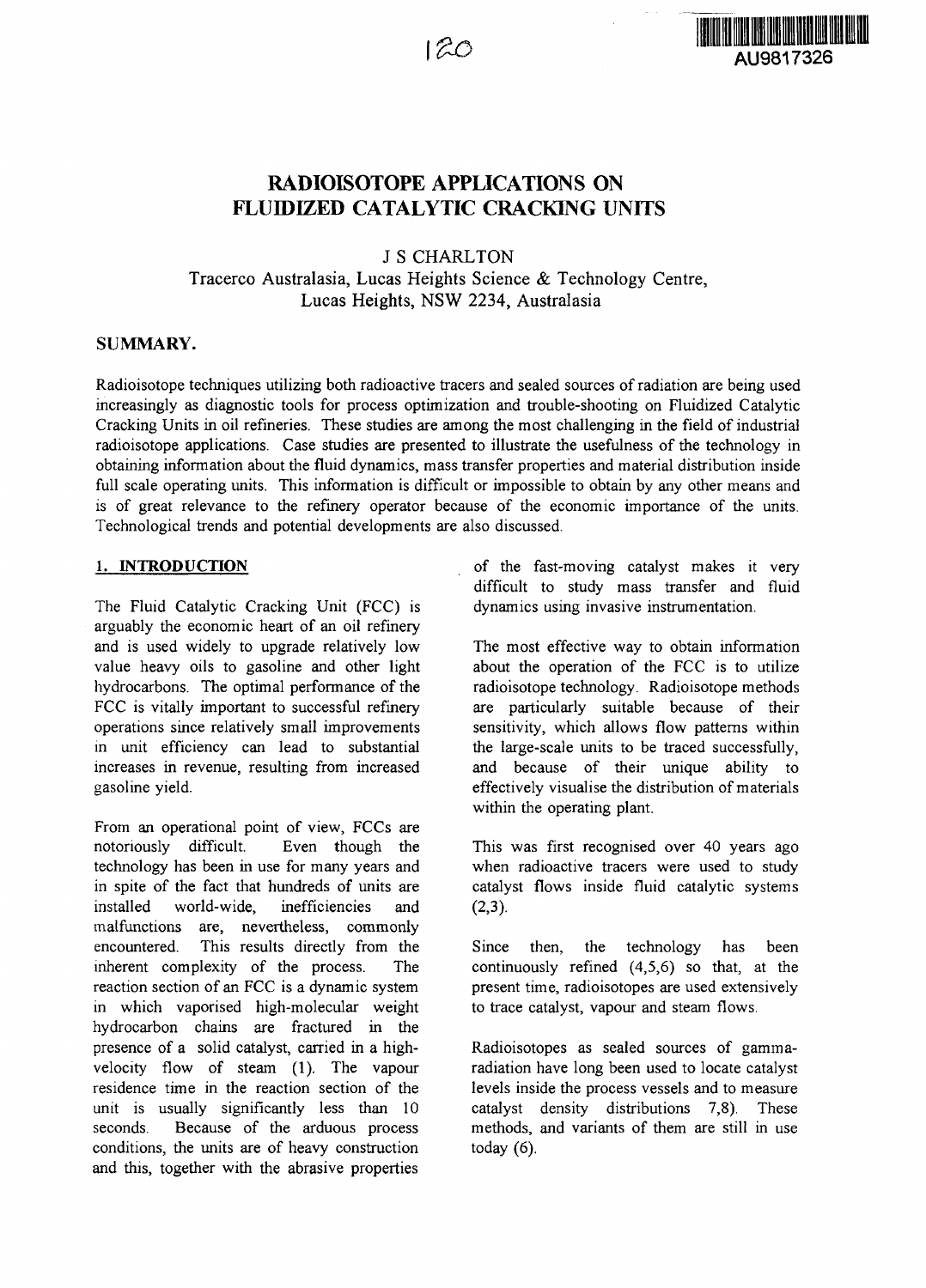This paper presents a number of case studies as examples of the many ways in which radioisotope techniques are used to study FCCUs and identifies developments in the technology which hold promise for the future.

## **2. RADIOACTIVE TRACER STUDIES**

## **2.1 Principles**

The movement and distribution of all of the process streams in the unit - catalyst, vapour and steam - can be traced individually using radioisotope labelling. Radioactive material in an appropriate form is injected as a sharp pulse into the process stream of interest. In this way, a representative portion of the flowing stream is "tagged" with radioactivity and its subsequent movement through the unit can then be followed using radiation detectors strategically located on the vessels and pipework.

The volume of the injected material is small so that the process is not perturbed. Additionally, because of the high detection sensitivity the activities injected are relatively small so that there is no measurable hazard to plant personnel. Access to the unit need only be restricted for the duration of the injection so that operations are not disrupted to any significant extent.

## 2.2 **Methodology**

### **2.2.1 Scope**

Radioisotope technology has been applied successfully to study all parts of the FCC. So wide has been the range of applications that a comprehensive survey is impossible in the space allotted to this paper. Instead, attention is focused on studies of the reactor/riser and stripper sections as being illustrative of the range of possible applications.

## 2.2.2 **Radio tracers**

The vaporised feed and steam flows are almost always traced using one of the gaseous radioisotope <sup>41</sup>Ar, <sup>85</sup>Kr or <sup>79</sup>Kr

The catalyst is reliably traced by taking a

sample of catalyst from the unit and irradiating it in a nuclear reactor to produce the radioisotopes <sup>140</sup>La and/or <sup>24</sup>Na. The attractior of this approach is that the catalyst is its own tracer and this facilitates detailed study of its behaviour in the FCC environment. For example, the dynamics of different particle size fractions can be investigated.

An alternative to catalyst irradiation which may be useful in certain applications is the technique of "in-situ labelling". This involves the injection into the catalyst stream of an aqueous solution of a radioactive salt (for example  ${}^{24}Na_2CO_3$ ). Once inside the unit, there is a rapid evaporation of the water and the  $24$ Na<sup>+</sup> ion attaches itself to the catalyst thereby producing a pulse of labelled material.

## **2.2.3 Field Measurements: Equipment Arrangement**

To follow the movement of the radiotracer through the FCC, sensitive radiation detectors are positioned at appropriate locations on the unit. The precise deployment obviously varies from one application to another but a typical arrangement for studies on the reactor, riser and stripper is shown in Figure 1.

Tracer is injected into the system using backing pressure from a nitrogen cylinder. The response of the detectors to the passage of the tracer pulse is recorded as a function of time on a data-logging system.

The general principles of measurement may be illustrated with reference to a simple example. Suppose that it is desired to study the movement of catalyst up the riser. The radio labelled catalyst is injected as a pulse at the base of the riser (Figure 1). By studying the responses and time-sequencing of detectors  $D_1$ - $D_4$  (Figure 2) the velocity of the catalyst through different sections of the riser can be measured and from this information the catalyst acceleration can be calculated.

By carrying out similar measurements using a pulse injection of gaseous radiotracer it is possible to measure the vapour velocity. Comparison of the results of the two measurements permits the vapour/catalyst slip velocity to be calculated. This is an important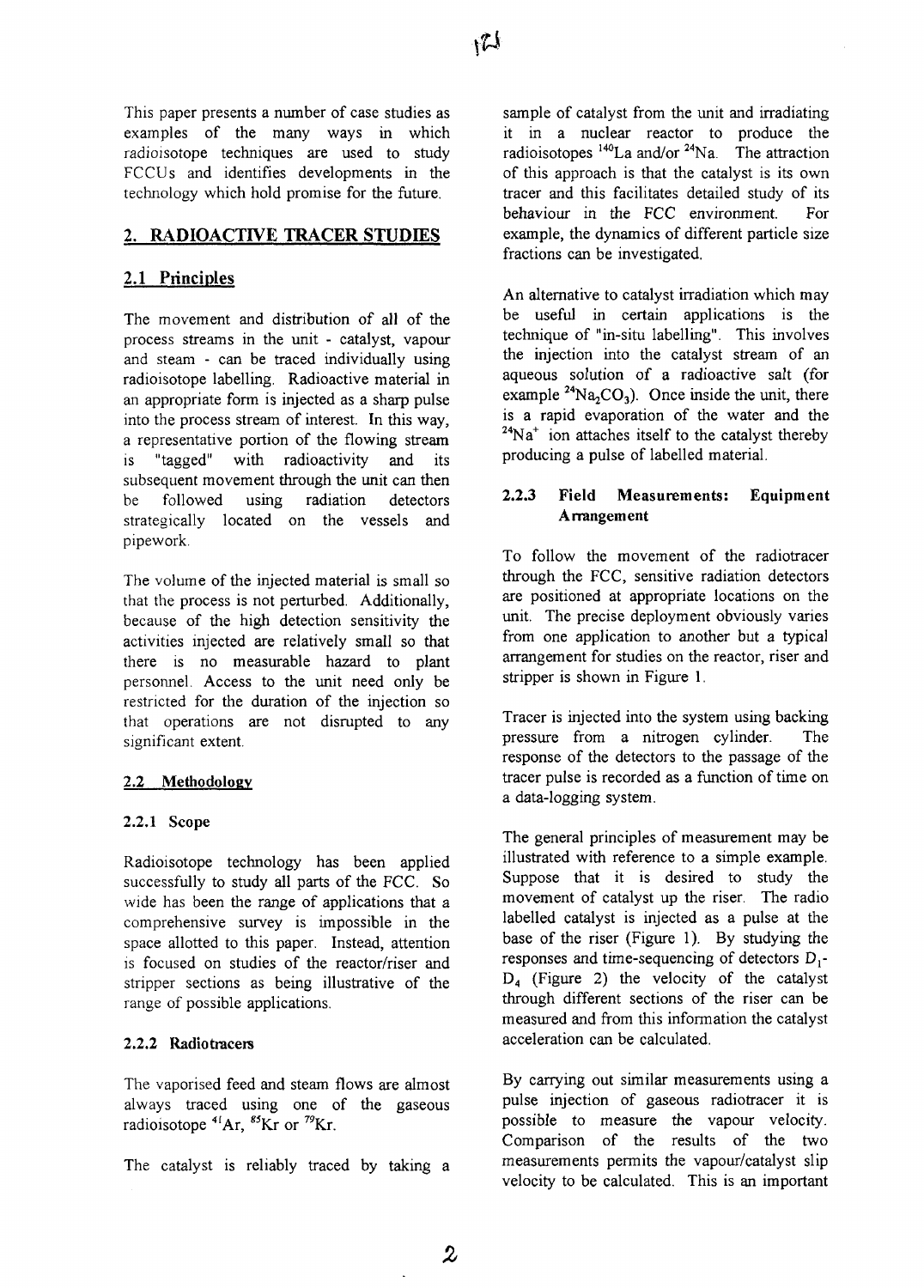parameter since it influences the contact time of vapour and catalyst which in turn influences the cracking pattern of the hydrocarbon chains.

Analysis of the shapes of the detector response curves provides information about the mixing and dispersion characteristics of the flow up the riser. For example, by computing Inverse Peclet Numbers, deviations from perfect plugflow can be quantified. Should changes subsequently be made to the riser to improve the dispersion characteristics, the measurements can be repeated to check the effectiveness of the modifications.

### 2.3 Case **Studies**

The following case studies relate to an FCC which was operating at reduced efficiency. Catalyst circulation was impaired and additionally, catalyst powder was appearing in the gaseous product stream. Radiotracers were used to investigate the cause of the problems.

## **2.3.1 Flow Maldistribution in the Stripper**

This was investigated by injecting a pulse of irradiated catalyst into the base of the riser and examining the responses of detectors D14-D17, placed around the stripper at N, S, E and W locations. The response curves are shown in Figure 3. The asymmetry of the response curves is apparent and is indicative of excessive catalyst flow down the South quadrant. To investigate the reason for this flow maldistribution, the flow of stripping steam was investigated using a  ${}^{85}$ Kr tracer. This was injected as a pulse into the stripping steam ring (Figure 1) and the responses of Detectors D14- D17 were compared (Figure 4). Again, flow maldistribution is apparent, but in this case there is a disproportionate amount of steam going up the North side of the Stripper.

From this evidence it was deduced that the steam ring was the source of the problem : the large upflow of steam in the North quadrant impedes the downflow of catalyst and gives rise to excessive catalyst traffic down the South quadrant - hence the catalyst circulation problem.

## **2.3.2 Investigation of the Operation of the Riser Termination Device**

The purpose of the Riser Termination Device (RTD) is to direct the catalyst downwards into the Stripper and the reaction products into the overhead vapour line. In reality, complete disengagement is almost impossible to achieve and for this reason the vapour passes through cyclones, the function of which is to remove residual catalyst before exiting the vessel. (Figure 1).

In the case in question, in spite of the presence of the cyclones, catalyst dust was exiting in the vapour stream. The problem was investigated by injecting irradiated catalyst into the base of the riser.

The response curves of detectors D8 and D9, located in the upper part of the reactor (Figure 1) are well-defined and contain at least two components (Figure 5). From the time of arrival of tracer at the detectors, together with the sharpness of the response curves it is clear that a significant fraction of the catalyst is passing directly up the vessel. The response of detector D10 (Figure 6) located on the overhead line provides confirmation of catalyst carryover.

It was deduced from these results that either the termination device was of inefficient design or it was damaged. At shutdown, visual inspection confirmed that the device had become partially dislodged.

The above examples are illustrative of how online inspection can provide important information about the condition of the unit. On the strength of this information, maintenance and design engineers were alerted to potential problems with the steam-ring and with the riser termination device and were able to plan modifications prior to shutdown. The steam ring was realigned and the termination device was replaced by another of completely different design.

Radiotracer tests subsequently carried out after start-up showed that the objectives of the modifications had been achieved.

## **3. SEALED SOURCE TECHNIQUES**

Gamma-ray transmission is the most commonly used technique for the investigation of FCC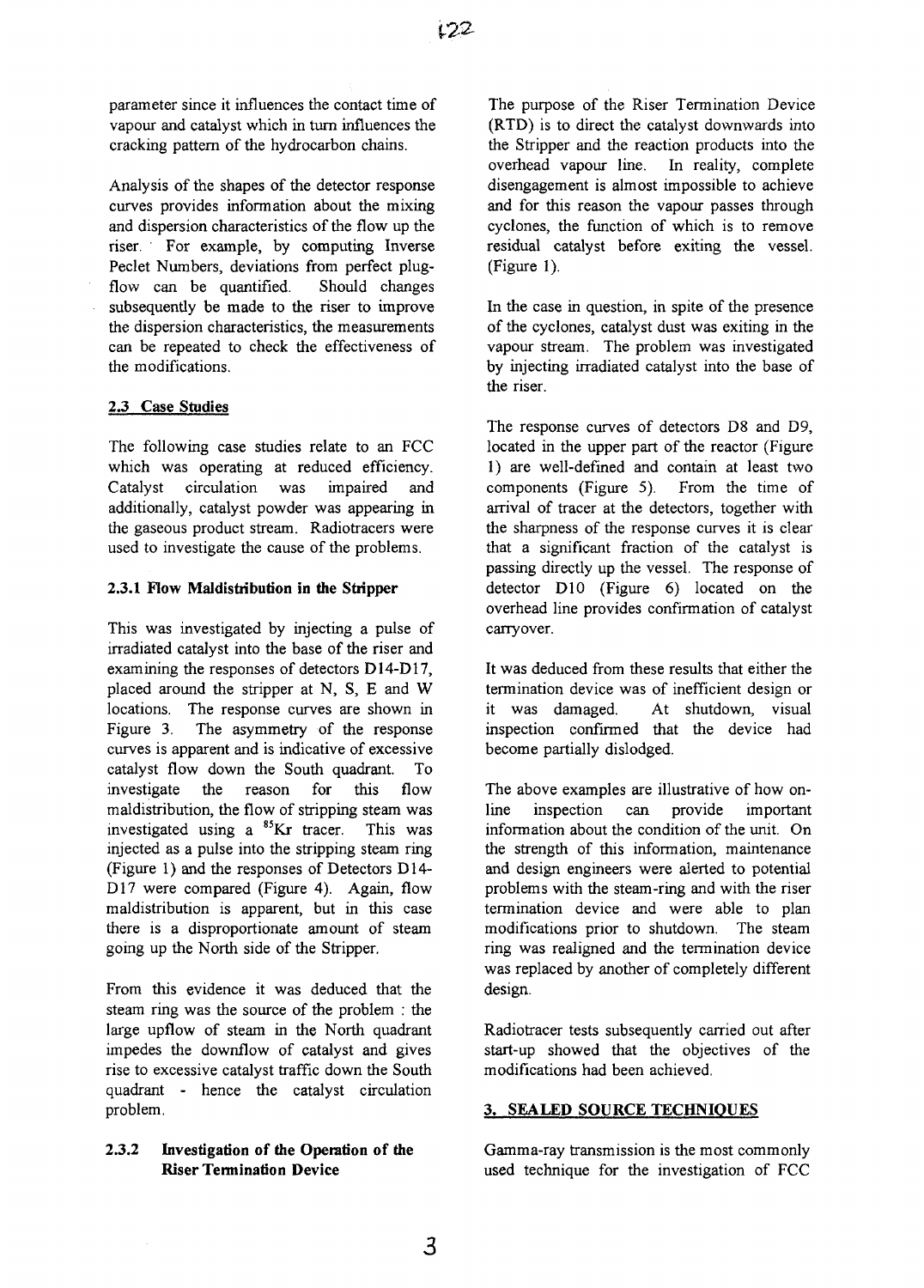performance. If a beam of gamma-rays of intensity  $I_0$  impinges on a material of thickness x and density d, then the transmitted radiation, I, is given by:

 $I = I_0 \exp - \mu dx$  (1)

where  $\mu$  is a constant known as the mass absorption coefficient. Therefore, if a radioactive source is positioned on one side of a medium and a radiation detector on the other such that their separation, x, is kept constant, the density of the intervening material may be inferred from measurements of the transmitted radiation. This principle may be applied in a number of ways - for example, to investigate density variations over time as the catalyst circulates, to measure catalyst levels in the Stripper or to determine the mean density of catalyst across a pipe diameter.

To provide information about the spatial distribution of catalyst in the cross-section of a vessel, a technique known as "Matrix Point Mapping" is used. The principle is illustrated in Figure 7. This technique is useful in determining relative density distributions. For absolute measurements it is desirable to conduct equipment calibrations on similar pipework. Ideally, a blank scan would be performed on the actual piping when out of service.

#### **4. TRENDS AND DEVELOPMENTS**

#### **4.1 Data Collection**

The most obvious trend is in the use of increasing number of detectors for radioactive tracer studies. It is now common for 20-30 detectors to be deployed in an FCC study, this reflects the plant engineers' requirements for more detailed information about the operations of the process. The trend is expected to continue as process models became more sophisticated.

#### 4.2 Novel Tracers

It is anticipated that radioisotope generators will be used more and more for catalyst labelling. The  $^{113}Sn/^{113m}In$  system has already been used successfully for this purpose but other generators, such as <sup>68</sup>Ge/<sup>68</sup>Ga are being

#### investigated.

ANSTO fullerines (9) offer interesting possibilities as carriers for gaseous radiotracers. Noble gases can be incorporated within the  $C_{60}$ structure of the fullerine. Neutron irradiation results in a system which contains a high volume density of the activation product, thus, enhanced activities of isotopes such as <sup>41</sup>Ar or  $79$ Kr may be transported to the work-place, thereby alleviating problems associated with using these isotopes at sites which are geographically remote from a nuclear reactor.

#### 4.3 **Industrial Gamma-Ray Tomography**

It is clear that the use of a tomographic system would greatly improve the definition of the catalyst density distributions obtained from matrix point mapping (Section 3). This is dependant primarily on the development of a system sufficiently rugged to operate in (often) harsh industrial environments and with sufficient flexibility to be adaptable for use on pipes and vessels within a wide size-range.

#### 4.4 **Data Interpretation**

The interpretation of detector response curves is often complicated by the fact that the curves may be composed of several overlapping peaks, this results from the fact that the process time constants are comparable with the width of the tracer peaks. The situation is undersirable, since peak-overlap may conceal important information.

Recently, excellent work on response-curve decomposition has been reported (10). Application of this technology will increase both the quality and the quantity of the information obtained from tracer studies.

The results of radioisotope studies have already proved to be of great value in developing and validating mathematical models of FCC units. These applications will become even more important as the sophistication of the models increases.

### **5. CONCLUSIONS**

ᠰ

Radioisotope technology is a powerful tool for the investigation of many aspects of the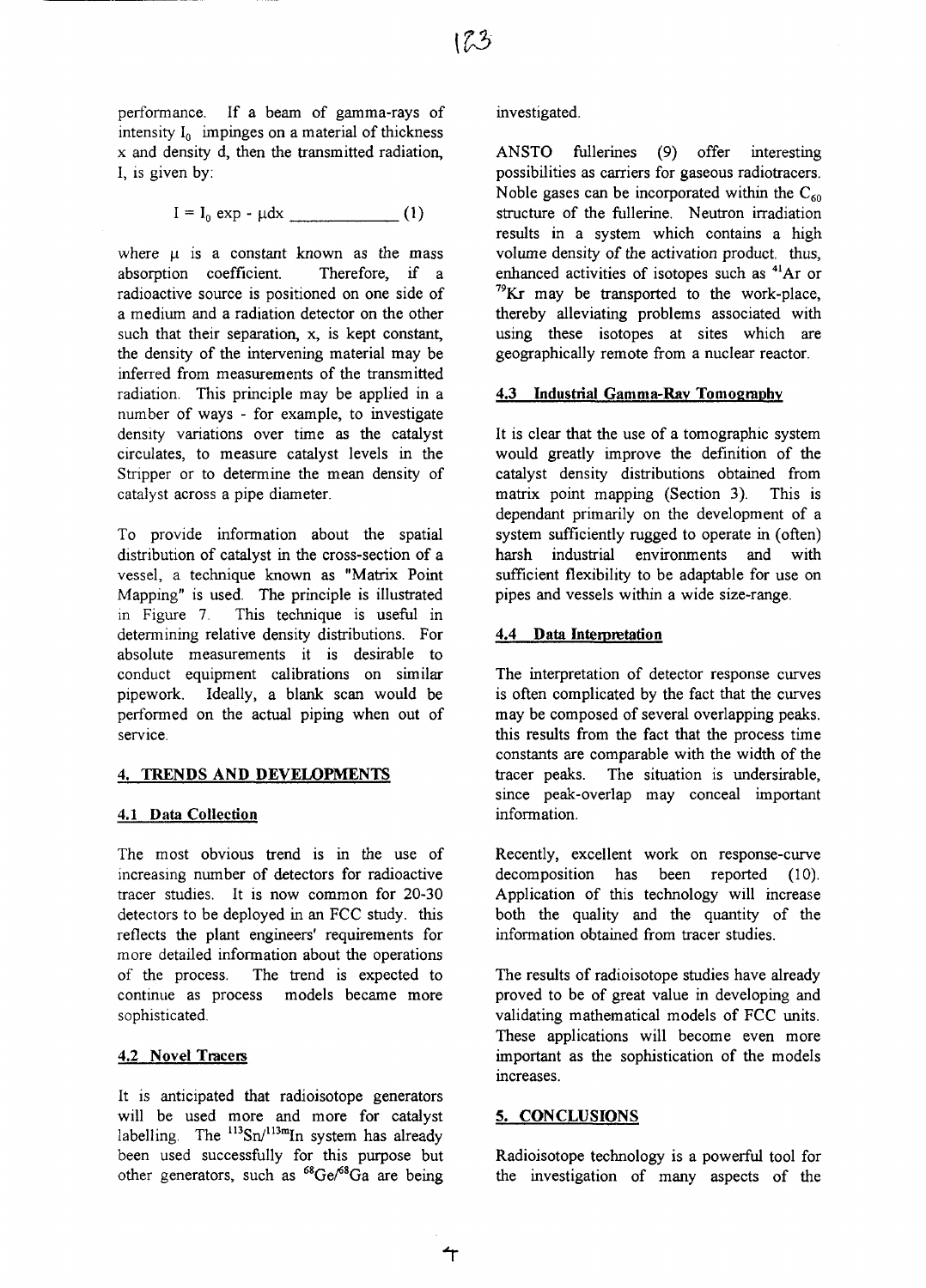performance of FCCs. The information obtained about the fluid dynamics of the process streams, mass transfer properties and material density distributions is often crucial to the understanding of process operations and leads to significant economic benefits in terms  $\sigma$ f optimization and trouble shooting. Generally, it is impossible to obtain this information in any other way.

#### CATALYST TRACER







Equipment Layout for Radioactive FIGURE 1. Tracer Studies.



Catalyst Flow Down Stripper. FIGURE 4. FIGURE 3. Detector Response Curves

Steam Flow up the Stripper. Detector Response Curves